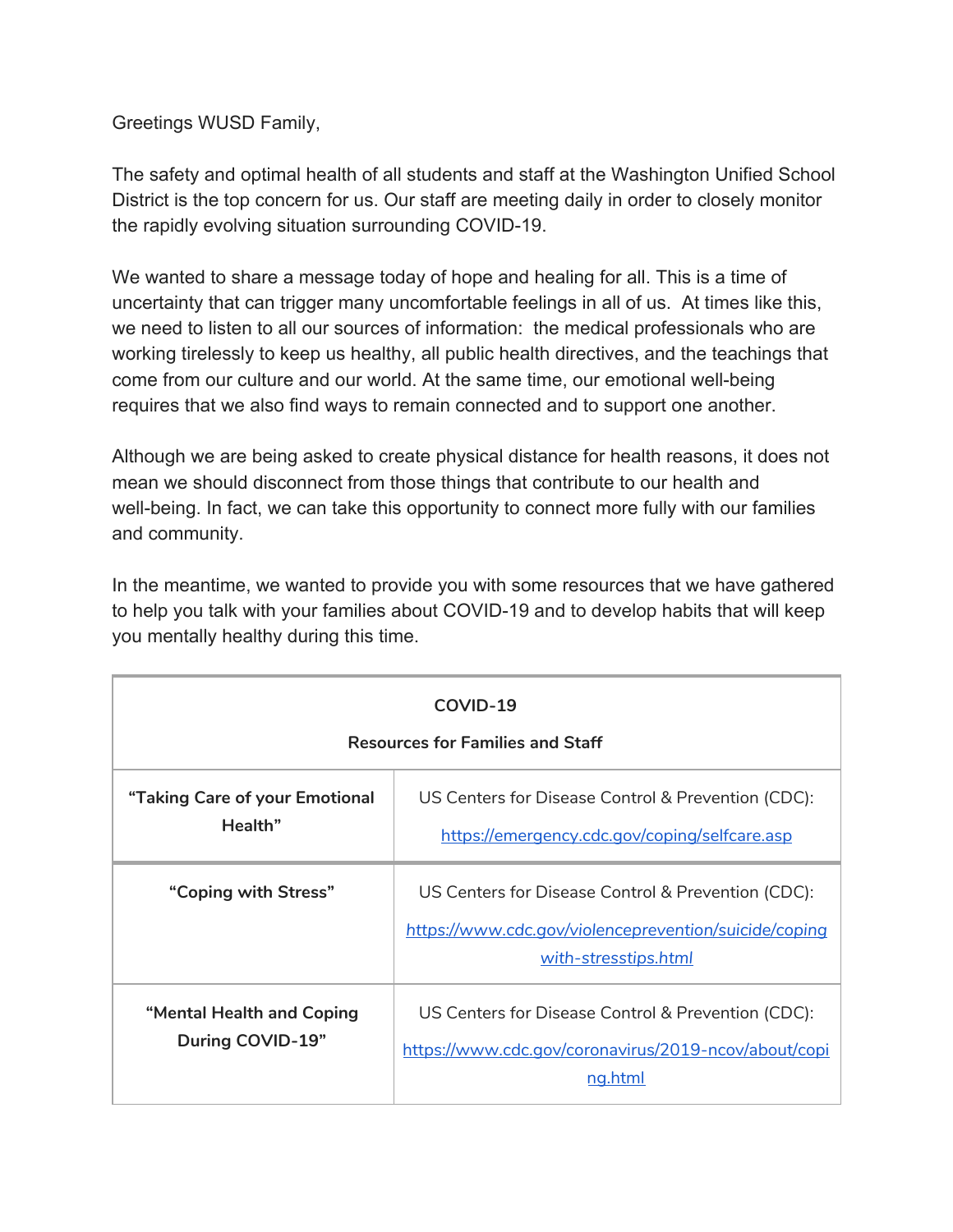| <b>Coronavirus &amp; Mental Health:</b><br><b>Taking Care of Ourselves During</b><br><b>Infectious Disease Outbreaks</b> | American Psychiatric Association (APA):<br>https://www.psychiatry.org/news-room/apa-blogs/apa-<br>blog/2020/02/coronavirus-and-mental-health-taking-ca<br>re-of-ourselves-during-infectious-disease-outbreaks |
|--------------------------------------------------------------------------------------------------------------------------|---------------------------------------------------------------------------------------------------------------------------------------------------------------------------------------------------------------|
| <b>Taking Care of your Family</b><br>during Coronavirus Fact Sheet                                                       | Center for the Study of Traumatic Stress (CSTS):<br>https://www.cstsonline.org/assets/media/documents/CS<br>TS_FS_Corona_Taking_Care_of_Your_Family.pdf.pdf                                                   |
| <b>Parent/Caregiver Guide to</b><br><b>Helping Families Cope with</b><br>COVID-19                                        | The National Child Traumatic Stress Network:<br>https://www.nctsn.org/sites/default/files/resources/fact-<br>sheet/outbreak_factsheet_1.pdf                                                                   |
| <b>Talking to Teens &amp; Tweens about</b><br>Coronavirus                                                                | The New York Times:<br>https://www.nytimes.com/2020/03/02/well/family/coron<br>avirus-teenagers-anxiety.html                                                                                                  |
| <b>Speaking of Psychology:</b><br><b>Coronavirus Anxiety</b>                                                             | <b>American Psychological Association:</b><br>https://www.apa.org/research/action/speaking-of-psych<br>ology/coronavirus-anxiety                                                                              |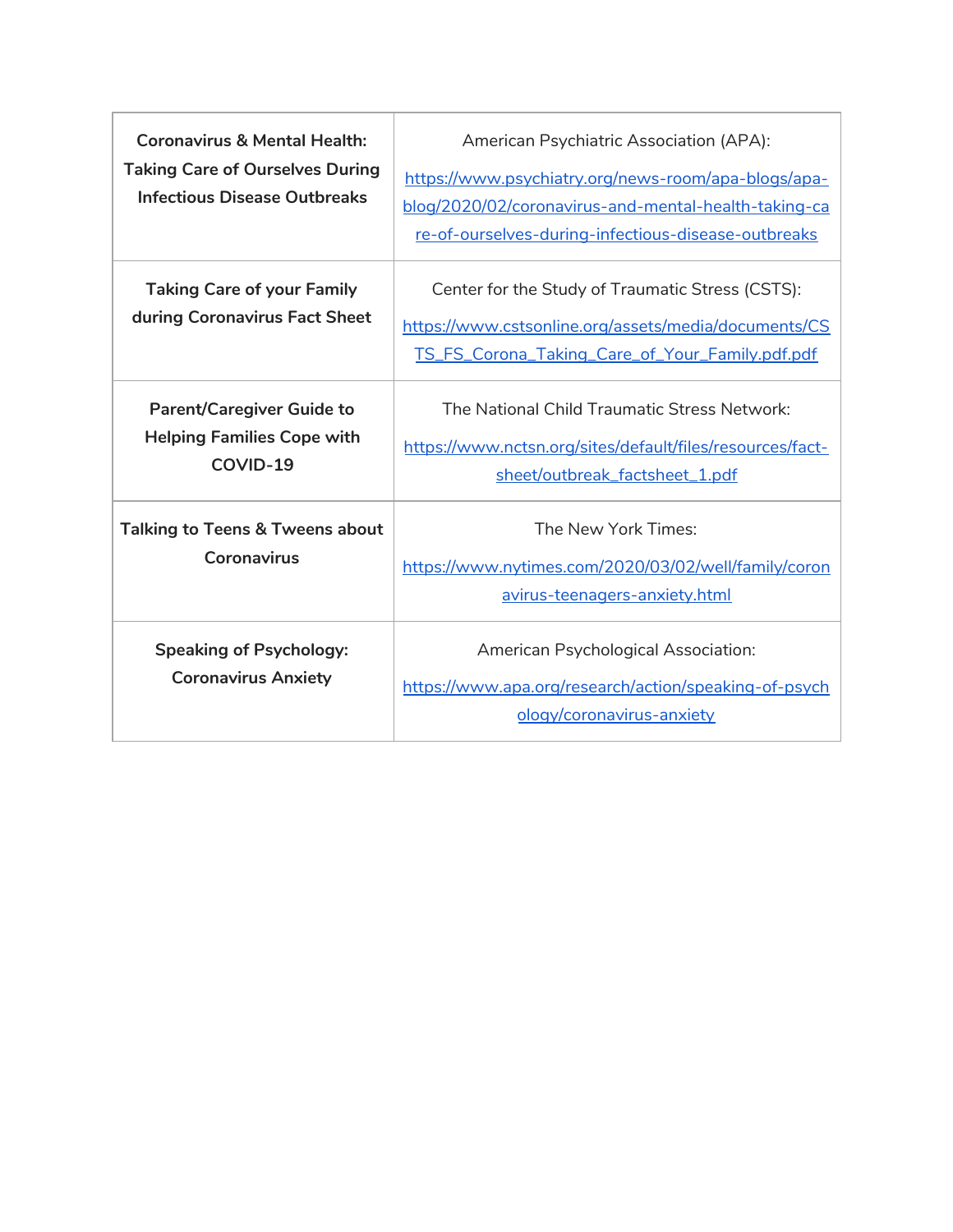Saludos Familia WUSD,

La seguridad y la salud óptima de todos los estudiantes y el personal del Distrito Escolar Unificado de Washington es la principal preocupación para nosotros. Nuestro personal se reúne diariamente para monitorear de cerca la situación en rápida evolución que rodea a COVID-19.

Queríamos compartir hoy un mensaje de esperanza y sanación para todos. Este es un momento de incertidumbre que puede desencadenar muchos sentimientos incómodos en todos nosotros. En momentos como este, necesitamos escuchar todas nuestras fuentes de información: los profesionales médicos que trabajan incansablemente para mantenernos saludables, todas las directivas de salud pública y las enseñanzas que provienen de nuestra cultura y nuestro mundo. Al mismo tiempo, nuestro bienestar emocional requiere que también encontremos formas de permanecer conectados y apoyarnos mutuamente.

Aunque se nos pide que creemos distancia física por razones de salud, no significa que debamos desconectarnos de aquellas cosas que contribuyen a nuestra salud y bienestar. De hecho, podemos aprovechar esta oportunidad para conectarnos más plenamente con nuestras familias y la comunidad.

Mientras tanto, queríamos brindarle algunos recursos que hemos reunido para ayudarlo a hablar con sus familias sobre COVID-19 y desarrollar hábitos que lo mantendrán mentalmente saludable durante este tiempo.

| COVID-19 Recursos para las Familias y el Personal |                                                                                                                                     |
|---------------------------------------------------|-------------------------------------------------------------------------------------------------------------------------------------|
| "cuidando tu salud emocional"                     | US Centers for Disease Control & Prevention (CDC):<br>https://emergency.cdc.gov/coping/selfcare.asp                                 |
| "sobrellevar el estrés"                           | US Centers for Disease Control & Prevention (CDC):<br>https://www.cdc.gov/violenceprevention/suicide/coping<br>with-stresstips.html |
| " salud mental y lidiar durante<br>COVID-19"      | US Centers for Disease Control & Prevention (CDC):<br>https://www.cdc.gov/coronavirus/2019-ncov/about/copi<br>ng.html               |